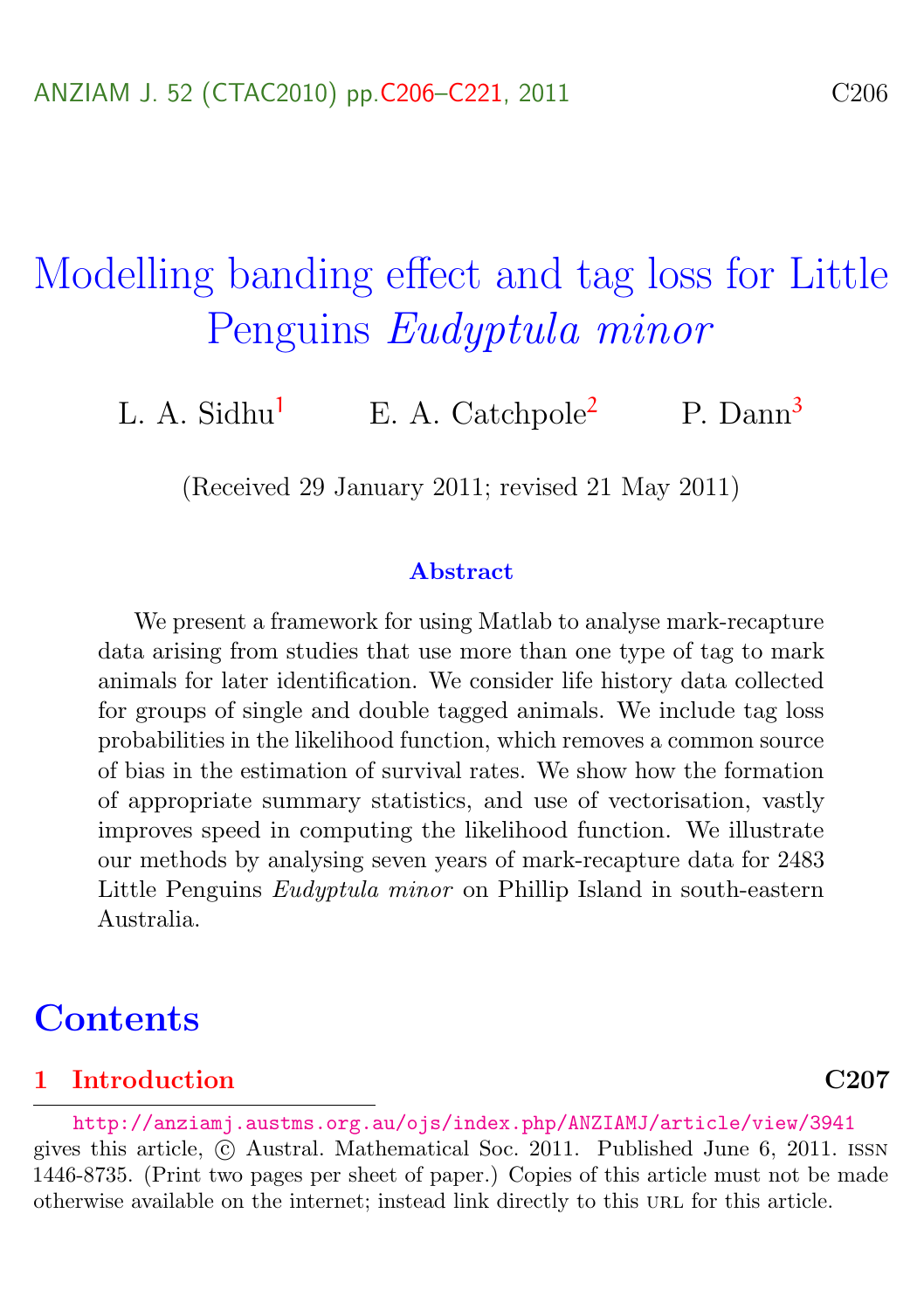<span id="page-1-1"></span>

| <b>Methods</b>    |  |                  |  |  |  |  |  |  |
|-------------------|--|------------------|--|--|--|--|--|--|
| $21-$             |  | C208             |  |  |  |  |  |  |
| $2.2^{\circ}$     |  | C209             |  |  |  |  |  |  |
| 2.3               |  | C <sub>211</sub> |  |  |  |  |  |  |
|                   |  |                  |  |  |  |  |  |  |
| <b>Results</b>    |  |                  |  |  |  |  |  |  |
|                   |  | C214             |  |  |  |  |  |  |
|                   |  | C215             |  |  |  |  |  |  |
| 4 Conclusions     |  |                  |  |  |  |  |  |  |
| <b>References</b> |  |                  |  |  |  |  |  |  |

# <span id="page-1-0"></span>1 Introduction

Individually numbered metal flipper bands have been used to mark Phillip Island penguins since 1968 [\[19\]](#page-13-0), leading to numerous studies of these birds [\[19,](#page-13-0) [20,](#page-13-1) [21,](#page-13-2) [10,](#page-12-0) [11,](#page-12-1) [24\]](#page-14-1). Recent research on Little Penguins and several other penguin species found that banding has a negative effect [\[1,](#page-11-1) [9,](#page-12-2) [14,](#page-12-3) [12\]](#page-12-4). For Little Penguins, the adult survival rate is less for banded birds than for unbanded, transpondered birds  $[12]$ ; for Adélie Penguins, banded birds have lower survival rates than unbanded birds until their first moult after banding [\[1\]](#page-11-1), and use more energy when swimming [\[9\]](#page-12-2). For King Penguins, survival rates of banded chicks are lower than unbanded, transpondered chicks [\[14\]](#page-12-3), and, significantly, banded and non-banded birds are affected differently by climate [\[22\]](#page-13-3).

Many studies assume that tags are permanently retained by the animals [\[23,](#page-14-2) p. 196], but this can negatively bias the survival estimates [\[28,](#page-14-3) [4,](#page-11-2) [8\]](#page-12-5). Studies involving double tagged animals, which were pioneered by Beverton and Holt [\[3\]](#page-11-3), allow the estimation of tag loss [\[2,](#page-11-4) [27,](#page-14-4) [15,](#page-13-4) [25\]](#page-14-5), the effect of tag loss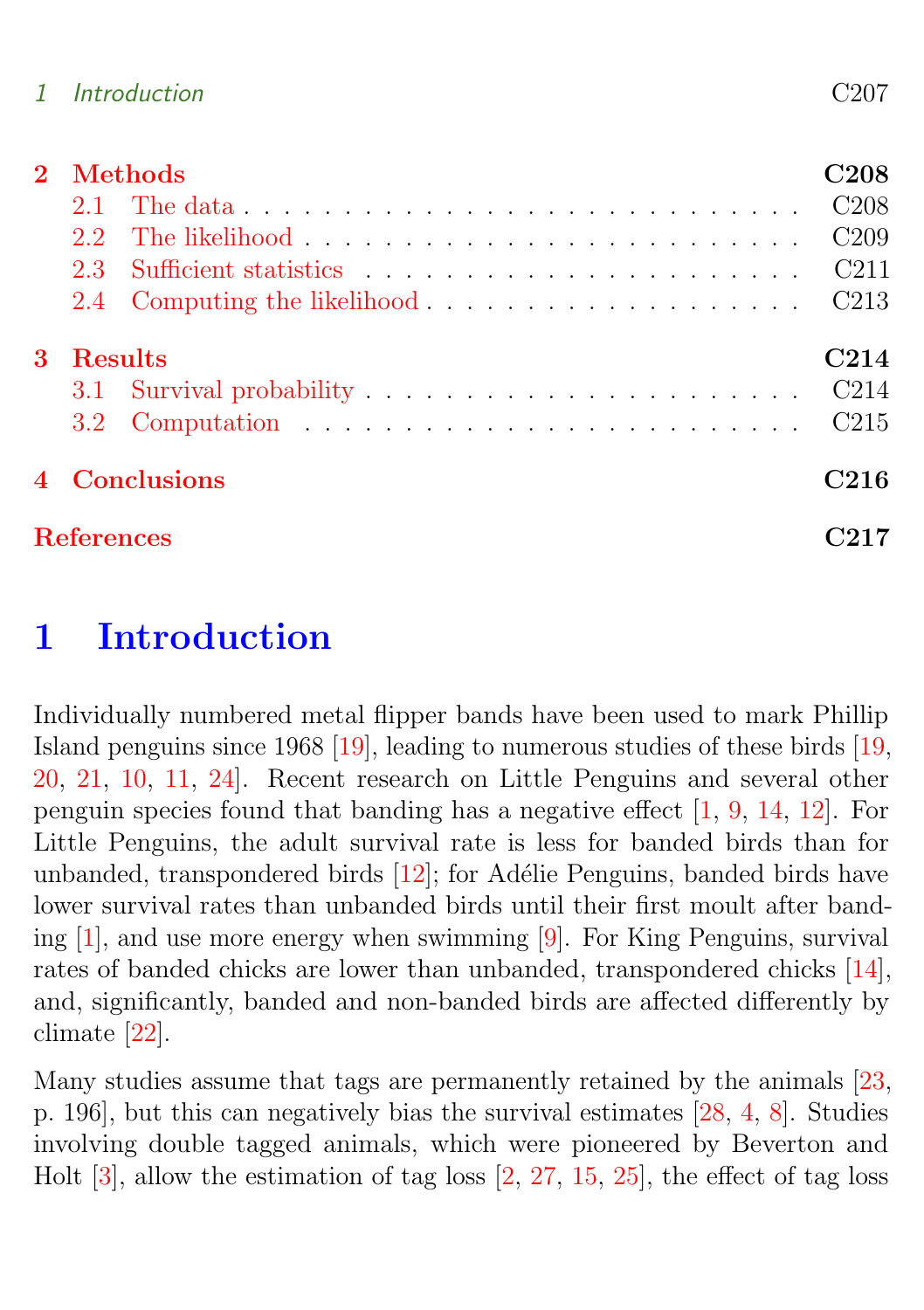#### <span id="page-2-2"></span>2 Methods C208

on the survival estimates [\[26\]](#page-14-6), and the effect of the tags on survival [\[13,](#page-12-6) [18\]](#page-13-5).

This paper illustrates the use of MATLAB to study the effect of banding on the survival of Little Penguins. We derive novel expressions and give Matlab code for the likelihood. These are based on summary statistics, which minimise computation within the likelihood function, and which are in vectorisable form. Our use of two types of tag, bands and transponders, with some birds double tagged, allows us to estimate effects of banding and transpondering on survival rates, and the loss rates of both types.

## <span id="page-2-0"></span>2 Methods

### <span id="page-2-1"></span>2.1 The data

We analyse seven years of mark-recapture data for three groups of birds: one flipper banded group (the b group), one unbanded group that were injected with passive induction transponders  $(T \text{ group})$ , and one group that were marked with both devices (BT group). All birds were marked as adults of unknown age, with approximately equal numbers in each group. Initial marking was carried out over four breeding seasons from January 1995 to January 1998, while the recaptures extended over a further three seasons, until January 2001. Dann et al. [\[12\]](#page-12-4) report further details.

Selected fields of the records for three birds, each initially marked with a band and transponder, appear in Table [1.](#page-3-1) Bird 1 was marked in the first season of the study, and was seen again, still retaining both the band and the transponder, in the third and fifth seasons, and not seen again thereafter ('vanished'). Bird 2 was marked in the second season, then not seen again until the fifth season, by which time it had lost its transponder. This bird was seen again, still with its band, in the sixth and seventh seasons, so is known to have been alive at the end of the study. Bird 3 was marked in the third season, seen again, with transponder only retained, in the fourth and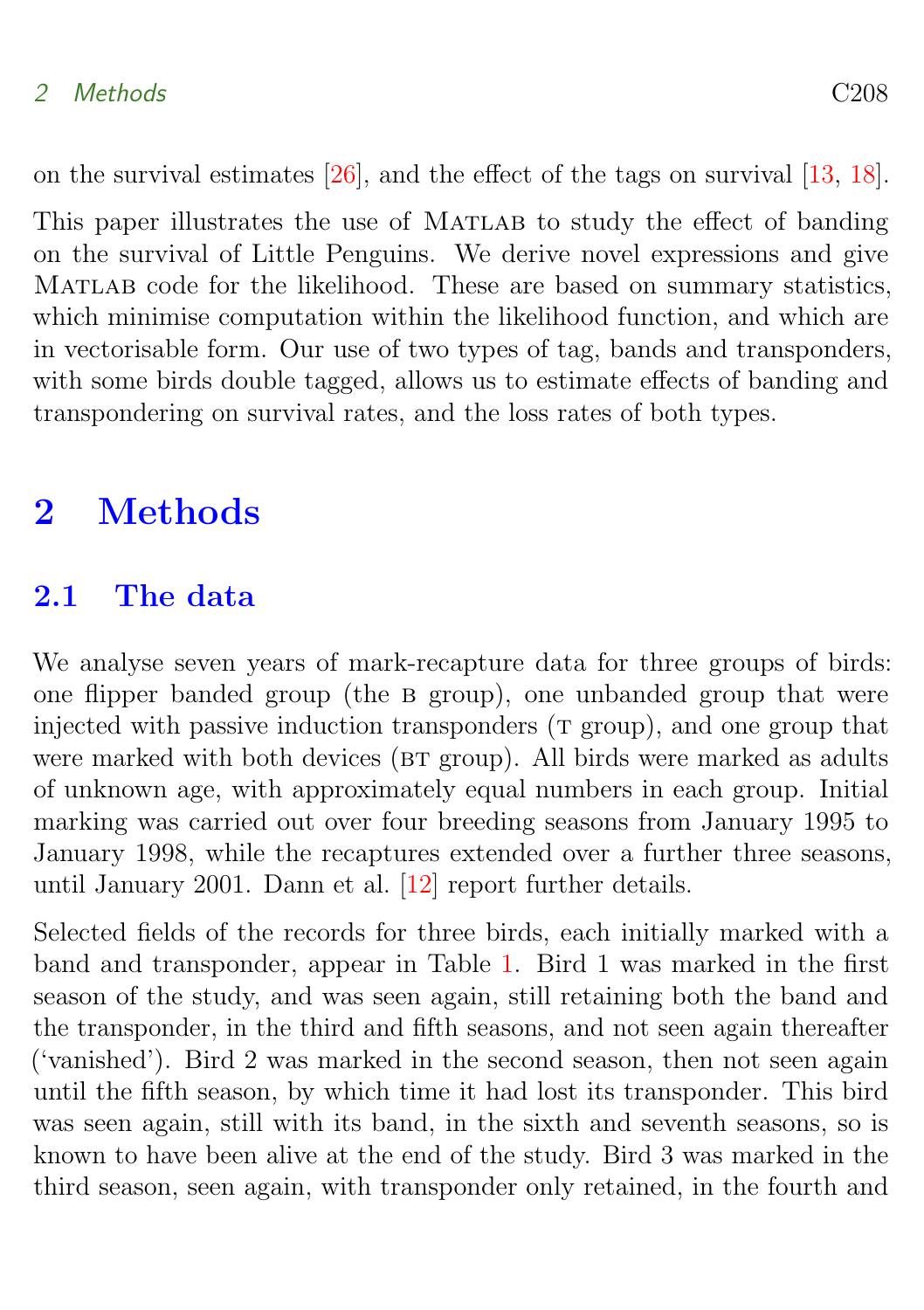<span id="page-3-1"></span>

|                                                   | BIRD           | <b>DATE</b>                                              | <b>BAND</b>    | <b>TRANSP</b> | BD             | WТ       | SX             |  |  |
|---------------------------------------------------|----------------|----------------------------------------------------------|----------------|---------------|----------------|----------|----------------|--|--|
|                                                   |                | 1995-01-10                                               | 85212          | 1D27AD2       | 122            | 1010     | $\overline{2}$ |  |  |
|                                                   | 1              | 1997-02-11                                               | 85212          | 1D27AD2       | 0              | $\theta$ | $\overline{2}$ |  |  |
|                                                   |                | 1998-10-27                                               | 85212          | 1D27AD2       | $\overline{0}$ | 900      | $\overline{2}$ |  |  |
|                                                   |                | 1995-11-29                                               | 91572          | 09697C3       | 142            | 1140     | $\mathbf 1$    |  |  |
|                                                   | $\overline{2}$ | 1999-01-13                                               | 91572          | $\Omega$      | $\Omega$       | 1150     | $\mathbf{1}$   |  |  |
|                                                   |                | 1999-11-24                                               | 91572          | $\theta$      | 0              | 1220     | 1              |  |  |
|                                                   |                | 2001-01-03                                               | 91572          | $\Omega$      | $\theta$       | 1250     | 1              |  |  |
|                                                   |                | 1996-11-20                                               | 91914          | 0F57111       | 125            | 1490     | $\overline{2}$ |  |  |
|                                                   | 3              | 1997-12-16                                               | $\overline{0}$ | 0F57111       | $\overline{0}$ | 1150     | $\overline{2}$ |  |  |
|                                                   |                | 1998-01-15                                               | $\overline{0}$ | 0F57111       | $\overline{0}$ | 1150     | $\overline{2}$ |  |  |
|                                                   |                | 1999-01-06                                               | $\overline{0}$ | 0F57111       | $\overline{0}$ | 1190     | $\overline{2}$ |  |  |
| Band number if fitted, 0 otherwise<br><b>BAND</b> |                |                                                          |                |               |                |          |                |  |  |
| <b>TRANSP</b>                                     |                | Transponder number if fitted, 0 otherwise                |                |               |                |          |                |  |  |
| DD.                                               |                | $\text{Bill donth measurement (on initial continuous) }$ |                |               |                |          |                |  |  |

Table 1: Some fields from the mark-recapture records for three birds.

BD Bill depth measurement (on initial capture), 0 otherwise wr Weight:  $0 =$  unknown

sx Sex:  $0 =$  unknown,  $1 =$  male,  $2 =$  female

fifth seasons, and not seen subsequently.

# <span id="page-3-0"></span>2.2 The likelihood

The data are summarized by 'penguin year', where penguin year  $t_i$  extends from 1 July in calendar year  $t_i$  to 30 June in calendar year  $t_{i+1}$ , so that birds encountered alive in the same breeding season are grouped together. The annual tag histories for the three birds of Table [1](#page-3-1) appear in Table [2.](#page-4-0)

For convenience, instead of saying that a bird was recaptured at some stage during the penguin year  $t_j$ , we say the bird was recaptured 'at  $t_j$ ', and think of  $t_i$  as the nominal census date during the jth breeding season. Similarly we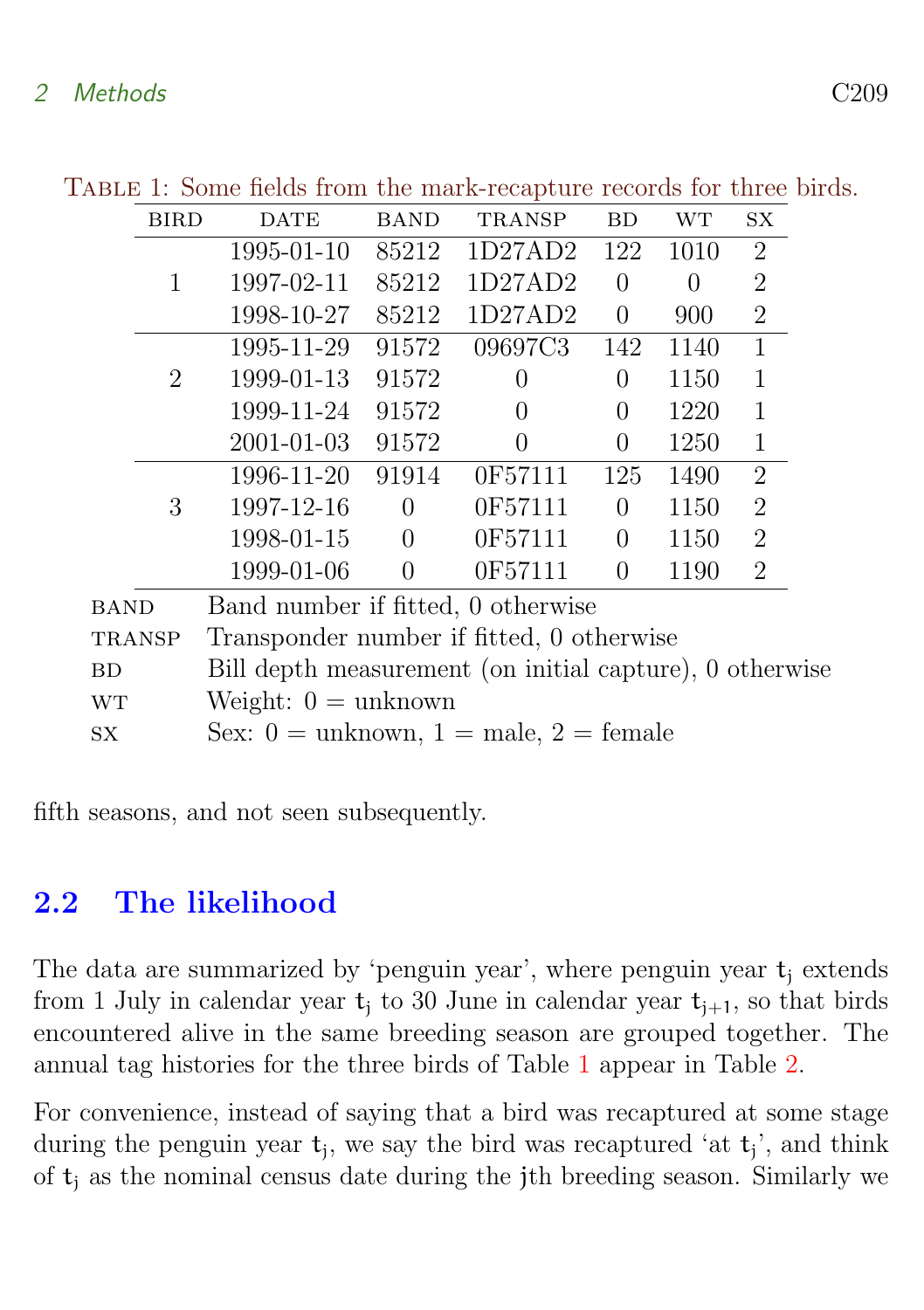<span id="page-4-0"></span>Table 2: Annual tag histories for the three birds of Table [1.](#page-3-1) The first digit in each entry is an indicator variable for the presence of a band, and the second for a transponder. For example '10' means that a bird was seen at some stage in that year with a band but no transponder, and '00' means that the bird was not seen in that year.

|      | Penguin Year |          |      |      |      |            |      |  |  |
|------|--------------|----------|------|------|------|------------|------|--|--|
| Bird | 1994         | 1995     | 1996 | 1997 | 1998 | 1999       | 2000 |  |  |
|      |              | $00 -$   | 11   | 00   |      | იი         | 00   |  |  |
| 2    | 00           | 11       | 00   | 00   | 10   | 10         | 10   |  |  |
| 3    | ΩÜ           | $($ $)($ |      | 01   | ΩŦ   | $($ i $()$ | 00   |  |  |

think of the survival and tag retention probabilities as extending from one census date to the next.

For penguin i over the period  $t_i$  to  $t_{i+1}$ , let  $\phi_{i,j}$  be the survival probability, and  $\rho_{\text{B,i,j}}$  and  $\rho_{\text{T,i,j}}$  be the respective probabilities of retaining its band or transponder. Let  $p_{i,j}$  be the probability (conditional on surviving and retaining a tag) it is recaptured at  $t_{i+1}$ .

The likelihood contributions, subsequent to marking, for the three birds from Tables [1](#page-3-1) and [2](#page-4-0) are as follows. For clarity, the i subscripts referring to the bird are omitted.

1. 
$$
L = \rho_{B,1} \cdots \rho_{B,4} \rho_{T,1} \cdots \rho_{T,4} \times \phi_1 \phi_2 \phi_3 \phi_4 \times (1 - p_1) p_2 (1 - p_3) p_4 \times \chi_{BT,5}
$$

<span id="page-4-1"></span>2. 
$$
L = \rho_{B,2} \cdots \rho_{B,6} (1 - \rho_{T,2} \rho_{T,3} \rho_{T,4}) \times \phi_2 \cdots \phi_6 \times (1 - p_2) (1 - p_3) p_4 p_5 p_6
$$

3. 
$$
L = (1 - \rho_{B,3})\rho_{T,3}\rho_{T,4} \times \phi_3\phi_4 \times p_3p_4 \times \chi_{T,5}
$$

where  $\chi_B$ ,  $\chi_T$  and  $\chi_{BT}$  are the 'vanishing probabilities',

 $\chi_{B,i,j} = \Pr(\text{not seen after } t_j \mid \text{seen alive with B and not T at } t_j),$ 

with  $\chi_{\text{Ti},i,j}$  and  $\chi_{\text{BT},i,j}$  defined similarly, with 'B and not T' replaced by 'T and not B' and 'B and T' respectively. These are calculated recursively, starting

(1)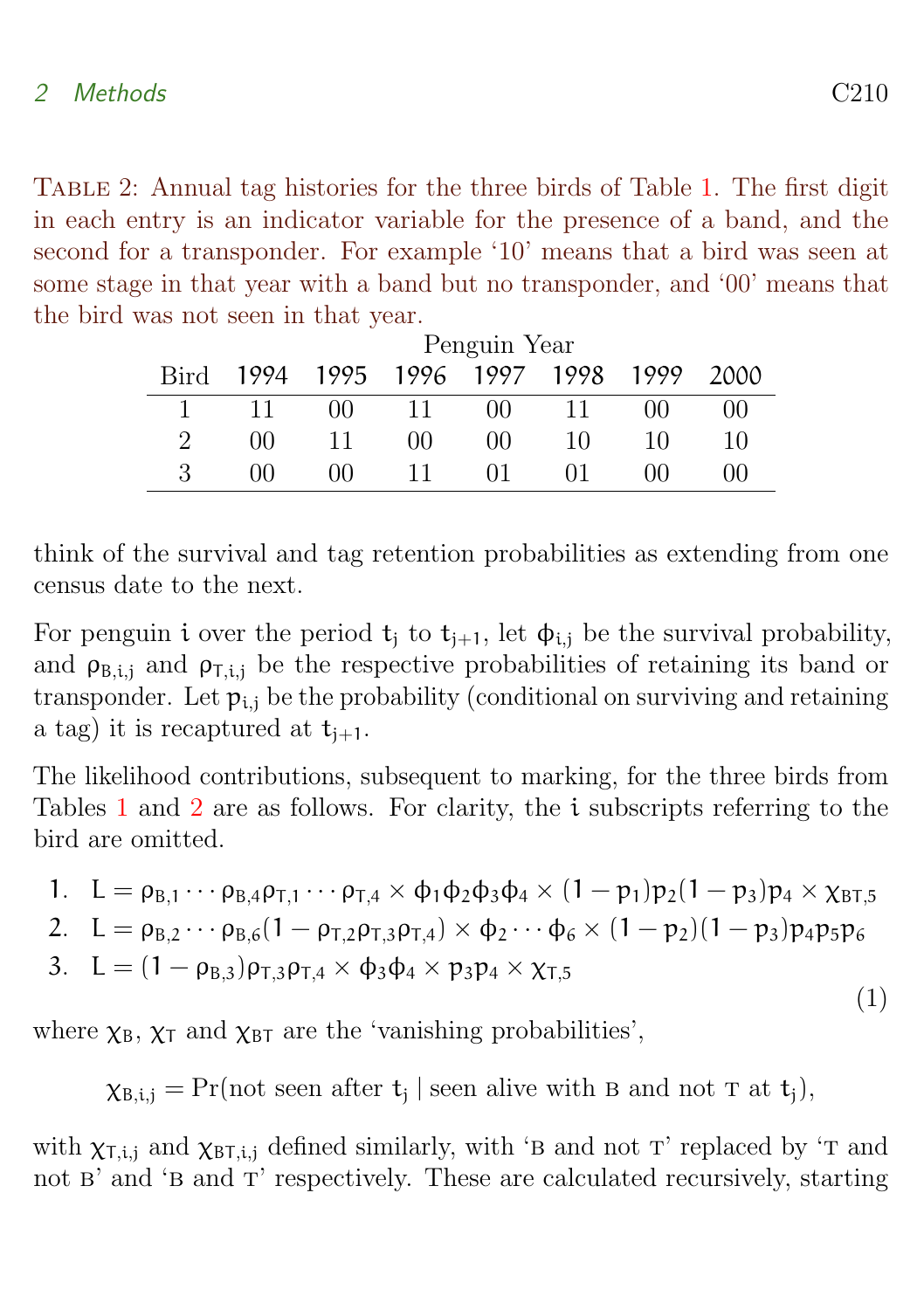#### 2 Methods C211

with  $\chi_{\text{B,i,k}} = \chi_{\text{T,i,k}} = \chi_{\text{BT,i,k}} = 1$ , where k is the number of occasions (in our case  $k = 7$ , via the equations

$$
\chi_{B,i,j} = (1 - \rho_{B,i,j}) + \rho_{B,i,j}(1 - \varphi_{i,j}) + \rho_{B,i,j}\varphi_{i,j}(1 - p_{i,j})\chi_{B,i,j+1},
$$

with a similar equation for  $\chi_{\text{T},i,j}$ , and

$$
\begin{aligned} \chi_{\text{BT},i,j} & = (1 - \rho_{\text{B},i,j})(1 - \rho_{\text{T},i,j}) + (\rho_{\text{B},i,j} + \rho_{\text{T},i,j} - \rho_{\text{B},i,j}\rho_{\text{T},i,j})(1 - \varphi_{i,j}) \\ & + \rho_{\text{B},i,j}(1 - \rho_{\text{T},i,j})\varphi_{i,j}(1 - p_{i,j})\chi_{\text{B},i,j+1} \\ & + (1 - \rho_{\text{B},i,j})\rho_{\text{T},i,j}\varphi_{i,j}(1 - p_{i,j})\chi_{\text{T},i,j+1} \\ & + \rho_{\text{B},i,j}\rho_{\text{T},i,j}\varphi_{i,j}(1 - p_{i,j})\chi_{\text{BT},i,j+1}\,, \end{aligned}
$$

for  $c_i \leqslant j \leqslant k-1$ , where  $c_i$  is the initial marking occasion for bird i.

The overall likelihood comprises the product of the likelihoods for each bird. Model fitting then proceeds by maximising the likelihood. This is quite computer intensive, and computational time was reduced in two ways: by avoiding manipulation of the data within the likelihood function, and by expressing the likelihood in vectorised form. Both of these were achieved by first constructing a set of indicator  $(0/1)$  matrices from the data.

### <span id="page-5-0"></span>2.3 Sufficient statistics

The matrices  $W_B$ ,  $Z_B$  and  $V_B$  (the 'ones', 'zeros' and 'vanishing' matrices, respectively) are defined for bird  $i$  in group  $B$  as

$$
\begin{aligned} W_{B,i,j} &= \begin{cases} 1 & \text{if seen at } t_{j+1}, \\ 0 & \text{otherwise}, \end{cases} \\ Z_{B,i,j} &= \begin{cases} 1 & \text{if not seen at } t_{j+1} \text{ but seen later,} \\ 0 & \text{otherwise}, \end{cases} \end{aligned}
$$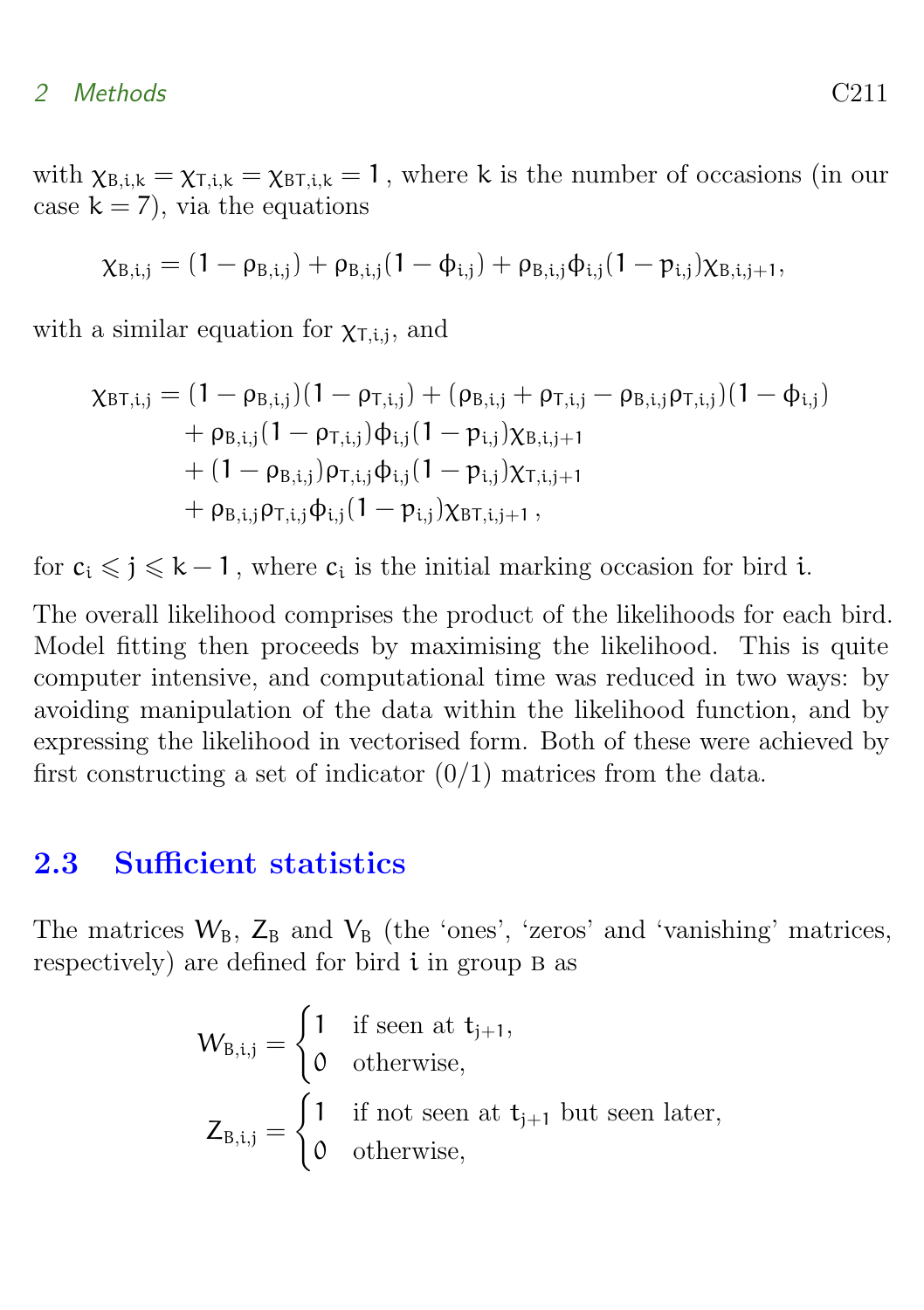for  $c_i \leqslant j \leqslant k-1$ , and

$$
V_{B,i,j} = \begin{cases} 1 & \text{if seen at } t_j \text{ and not seen again,} \\ 0 & \text{otherwise,} \end{cases}
$$

for  $c_i \leq j \leq k$ . In a similar manner,  $W_T$ ,  $Z_T$ ,  $V_T$ ,  $W_{BT}$  and  $Z_{BT}$  (but not  $V_{BT}$ ) are defined for birds in groups T and BT respectively.

Additional matrices  $W_1, W_2, Z_1, Z_2, V_{10}, V_{01}, V_{11}, VO_B$  and  $VO_T$  are required for the double tagged BT birds. Unlike  $W_{\text{BT}}$  and  $Z_{\text{BT}}$ , which use all of the recapture data,  $W_1$  and  $Z_1$  are calculated using only information from the bands—that is, encounters with birds that have lost their bands are ignored. Similarly,  $W_2$  and  $Z_2$  use only the information gained from the transponders.

The 'vanishing' matrices for the BT birds are defined as follows:

$$
V_{10,i,j} = \begin{cases} 1 & \text{if seen with B and not T at t}_j \text{, and not seen again,} \\ 0 & \text{otherwise,} \end{cases}
$$

for  $c_i \leq j \leq k$ . Similarly for  $V_{01}$  and  $V_{11}$ , with 'B and not T' replaced by 'T and not  $B'$  and 'B and  $T'$  respectively. Finally, to define the VO matrices, let

 $v_{B,i} =$  $\int j$  if band is seen for the last time at  $t_j$  and is known to be lost, 0 if band is not known to be lost,

$$
o_{B,i} = \begin{cases} j & \text{if the 'other' tag (the transporter) is seen at tj for the first time since the band was lost,} \\ 0 & \text{if band is not known to be lost,} \end{cases}
$$

with  $v_T$  and  $o_T$  defined similarly. A band is 'known to be lost' if the bird is encountered later with its transponder only. Then

$$
\text{VO}_{B,i,j} = \begin{cases} 1 & \text{if } \nu_{B,i} > 0 \text{ and } o_{B,i} > 0 \text{ and } \nu_{B,i} \leqslant j \leqslant o_{B,i}-1\,,\\ 0 & \text{otherwise}, \end{cases}
$$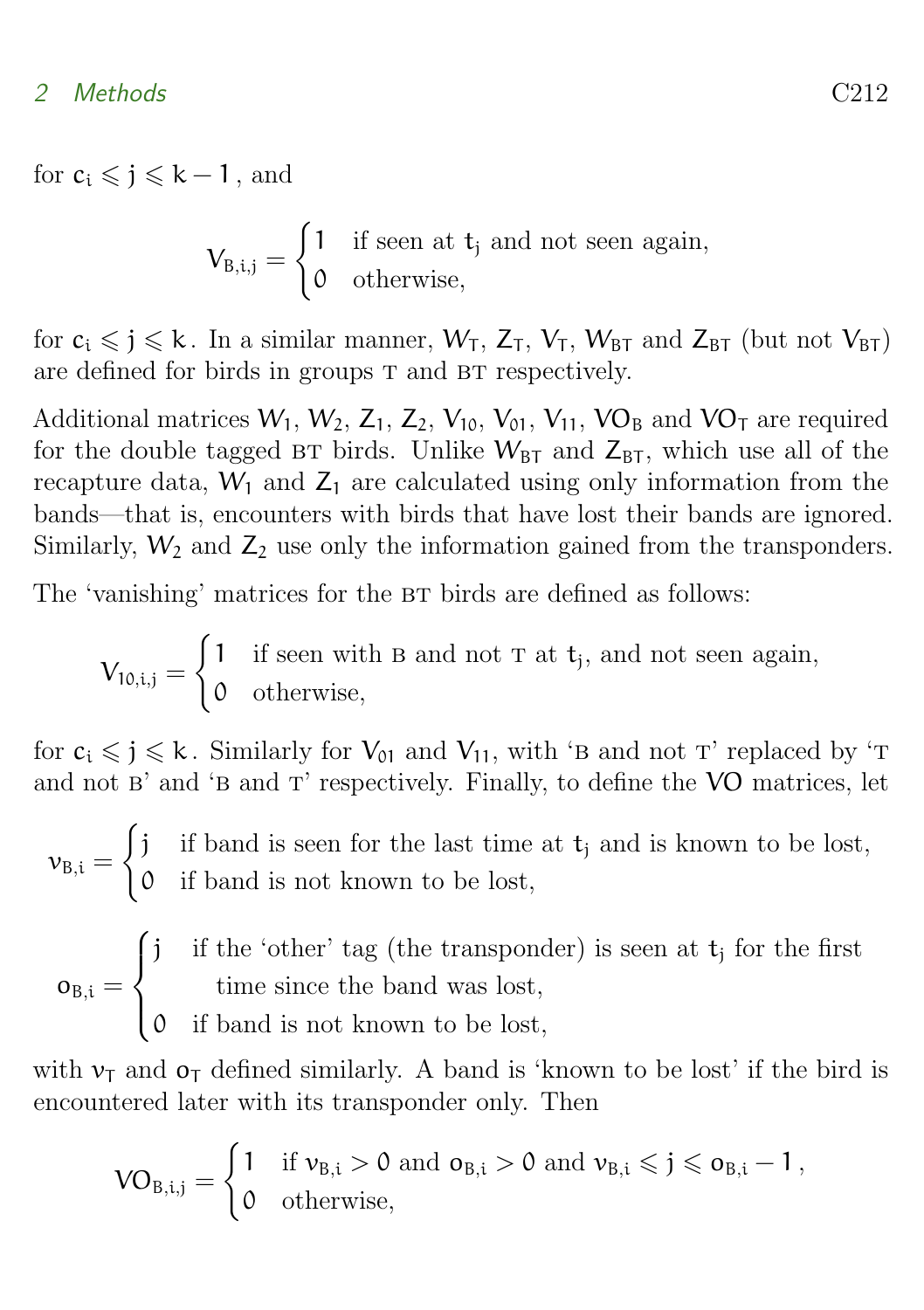#### <span id="page-7-1"></span>2 Methods C213

for  $c_i \leqslant j \leqslant k-1$ . In other words,  $\rm VO_B$  indicates those occasions (if any) from when the band vanishes up until, but not including, the occasion when the other tag is next seen.  $VO<sub>T</sub>$  is defined similarly.

### <span id="page-7-0"></span>2.4 Computing the likelihood

The likelihoods for the three groups are

$$
L_{B} = \prod_{i=1}^{n_{B}} \left[ \prod_{j=c_{i}}^{k-1} \{ \rho_{B,i,j} \psi_{i,j} \}^{W_{B,i,j} + Z_{B,i,j}} p_{i,j} W_{B,i,j} (1 - p_{i,j})^{Z_{B,i,j}} \chi_{B,i,j} V_{B,i,j} \right],
$$
  
\n
$$
L_{T} = \prod_{i=1}^{n_{T}} \left[ \prod_{j=c_{i}}^{k-1} \{ \rho_{T,i,j} \phi_{i,j} \}^{W_{T,i,j} + Z_{T,i,j}} p_{i,j} W_{T,i,j} (1 - p_{i,j})^{Z_{T,i,j}} \chi_{T,i,j} V_{T,i,j} \right],
$$
  
\n
$$
L_{BT} = \prod_{i=1}^{n_{BT}} \left[ \left\{ \prod_{j=c_{i}}^{k-1} \rho_{B,i,j}^{W_{1,i,j} + Z_{1,i,j}} \rho_{T,i,j}^{W_{2,i,j} + Z_{2,i,j}} \varphi_{i,j}^{W_{BT,i,j} + Z_{BT,i,j}} \right. \times
$$
  
\n
$$
p_{i,j}^{W_{BT,i,j}} (1 - p_{i,j})^{Z_{BT,i,j}} \chi_{B,i,j} V_{10,i,j} \chi_{T,i,j} V_{01,i,j} \chi_{BT,i,j} V_{11,i,j} \right\} \times
$$
  
\n
$$
\left( 1 - \prod_{j=c_{i}}^{k-1} \rho_{B,i,j}^{V_{0B,i,j}} \right) \left( 1 - \prod_{j=c_{i}}^{k-1} \rho_{T,i,j}^{V_{0T,i,j}} \right), \tag{2}
$$

where  $n_B$ ,  $n_T$  and  $n_{BT}$  denote the numbers of birds in the three groups. The overall likelihood is the product of these three. The derivations of  $L_B$  and  $L_T$ are the same as by Catchpole et al.  $[6]$ , except that subscript i refers to bird i rather than cohort i. The likelihood for the double tagged birds,  $L_{\text{BT}}$ , is verified in a similar way. If there are no double tagged birds, then only the first or second of these expressions is required.

The lower limit  $j = c_i$  in the above expressions can be replaced by  $j = 1$ , if we define the  $(i, j)$ <sup>th</sup> entry of each of the summary matrices to be zero for  $j < c_i$ . These expressions are then in ideal form for vectorisation. For example, the MATLAB code for producing the negative log-likelihood,  $\ell_B = -\log(L_B)$ , is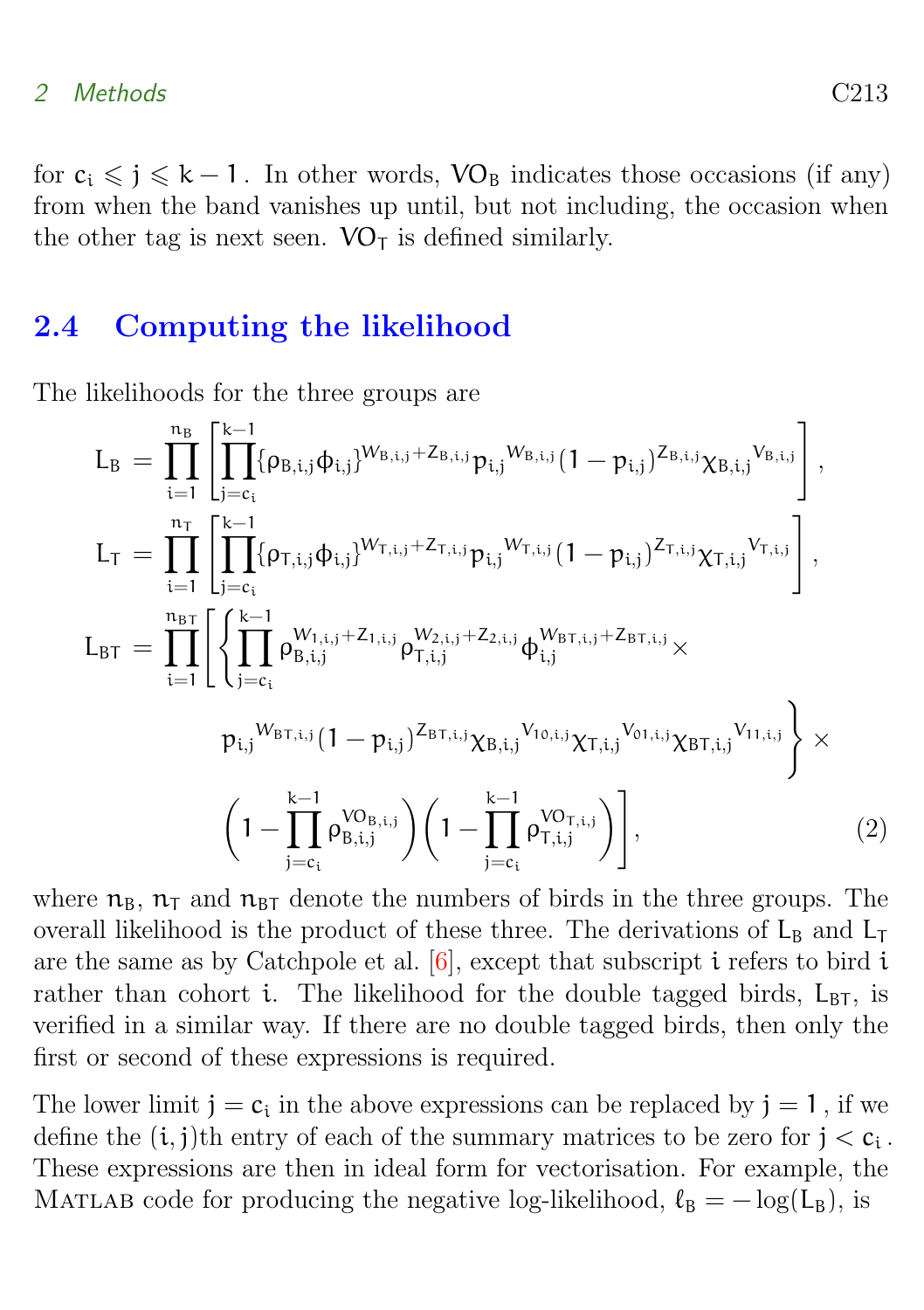<span id="page-8-2"></span>
$$
ell_i = sum((W_B.*(log(RHO_B)+log(PHI)+log(P))))');...+ sum((Z_B.*(log(RHO_B)+log(PHI)+log(1-P))))');...+ sum((V_B.*log(CHI))');ell_B = - sum(ell_i);
$$

Here RHO\_B, PHI, P and CHI are matrices formed from the parameters  $\rho_{B,i,j}$ ,  $\varphi_{i,j}$ ,  $p_{i,j}$  and  $\chi_{B,i,j}$  respectively—or rather from the subsets of these corresponding to the b group of birds. These matrices consist of unknown parameters, which are varied in order to maximise the likelihood. For example, a model in which the survival probabilities vary with time, and depend on an individual covariate y (such as bill depth at initial marking) is

$$
\varphi_{i,j} = i\mathrm{logit}(\alpha_j + \beta y_i)
$$

where ilogit(x) =  $1/(1 + \exp(-x))$  is the inverse logistic transform, and  $\alpha = (\alpha_1, \ldots, \alpha_k)$  and  $\beta$  are unknown parameters. This is coded as

PHI = ilogit(  $ones(n_B,1)*alpha' + beta*y*ones(1,k)$  );

If the covariate contains missing values (for example, when the animal's sex is unknown) then ell\_B will evaluate as NaN. Instead we use

ell  $B = - \text{sum}(ell i("isnan(ell_i)));$ 

which simply omits any animal with a missing covariate. This approach can be used for individual covariates that also vary over time, such as the animal's weight in Table [1.](#page-3-1) Other possible approaches in this case include imputation of missing covariate values [\[16\]](#page-13-6) or a conditional probability approach [\[7\]](#page-11-6).

## <span id="page-8-0"></span>3 Results

### <span id="page-8-1"></span>3.1 Survival probability

Since there is frequently a tagging effect on bird survival [\[17,](#page-13-7) [12\]](#page-12-4), and the loss of a transponder would most likely occur immediately after marking, the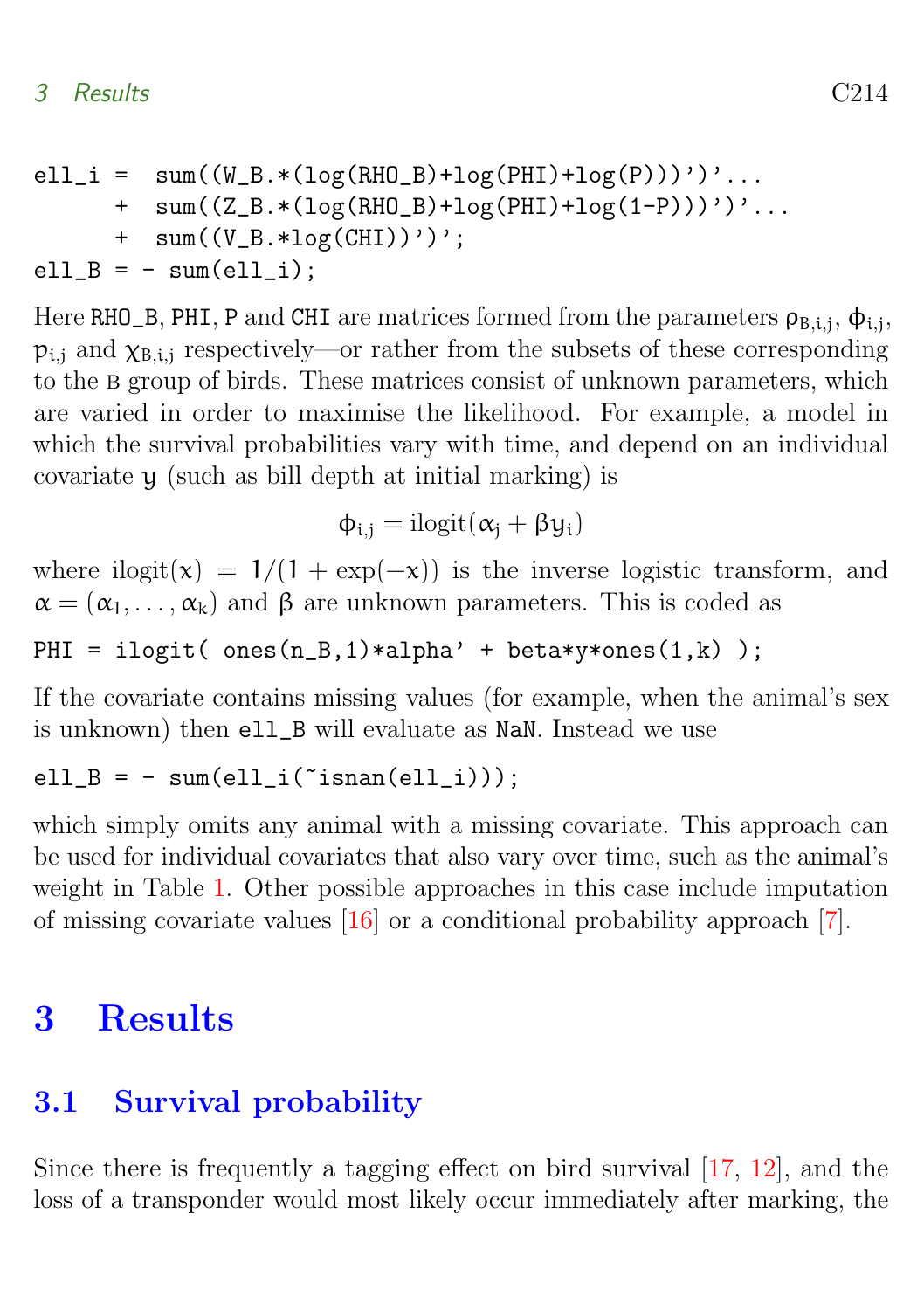### <span id="page-9-1"></span>3 Results C215

survival probability and the probabilities of retaining the tags are likely to depend on time elapsed since marking [\[12\]](#page-12-4).

We consider separate annual survival probabilities and probabilities of retaining the tags in the first year after marking and in all subsequent years, since there is no biological justification for considering more elaborate models.

Results, reported in detail by Dann et al. [\[12\]](#page-12-4), suggest that (a) the survival rate of banded birds is worse than that of unbanded birds; (b) marking does cause trauma to the penguins, since the survival of the birds in their first year after marking is reduced, regardless of the type of tag used; and (c) the annual probability of losing a band is around 0.4%, while the probability of losing a transponder is 4% in the first year after tagging and 1% in subsequent years.

### <span id="page-9-0"></span>3.2 Computation

Rather than using our vectorised code, based on expressions such as [\(2\)](#page-7-0), for the likelihood, it is fairly simple to write code that examines the tag history for each bird, such as those given in Table [2,](#page-4-0) and computes the contribution of that bird to the likelihood, as in [\(1\)](#page-4-1). The speed gain of our approach—that is, using summary statistics and vectorisation—depends on the data. For the present study of 2483 birds and seven mark-recapture occasions, our approach gives a threefold speed increase.

Much more dramatic speed increases are possible when there are no double tagged animals and models do not involve individual covariates: for example covariates such as sea temperature, which are purely time dependent. We then define cohorts, by season of initial marking, and redefine the summary statistics appearing in  $L_B$  or  $L_T$  in [\(2\)](#page-7-0), by summing over each cohort. For example  $[6]$ , row c and column j of the 'ones' matrix W represents the number of animals from cohort c seen at  $t_{i+1}$ . In an unpublished case study of 54, 484 animals with 42 mark-recapture occasions, our summary statistic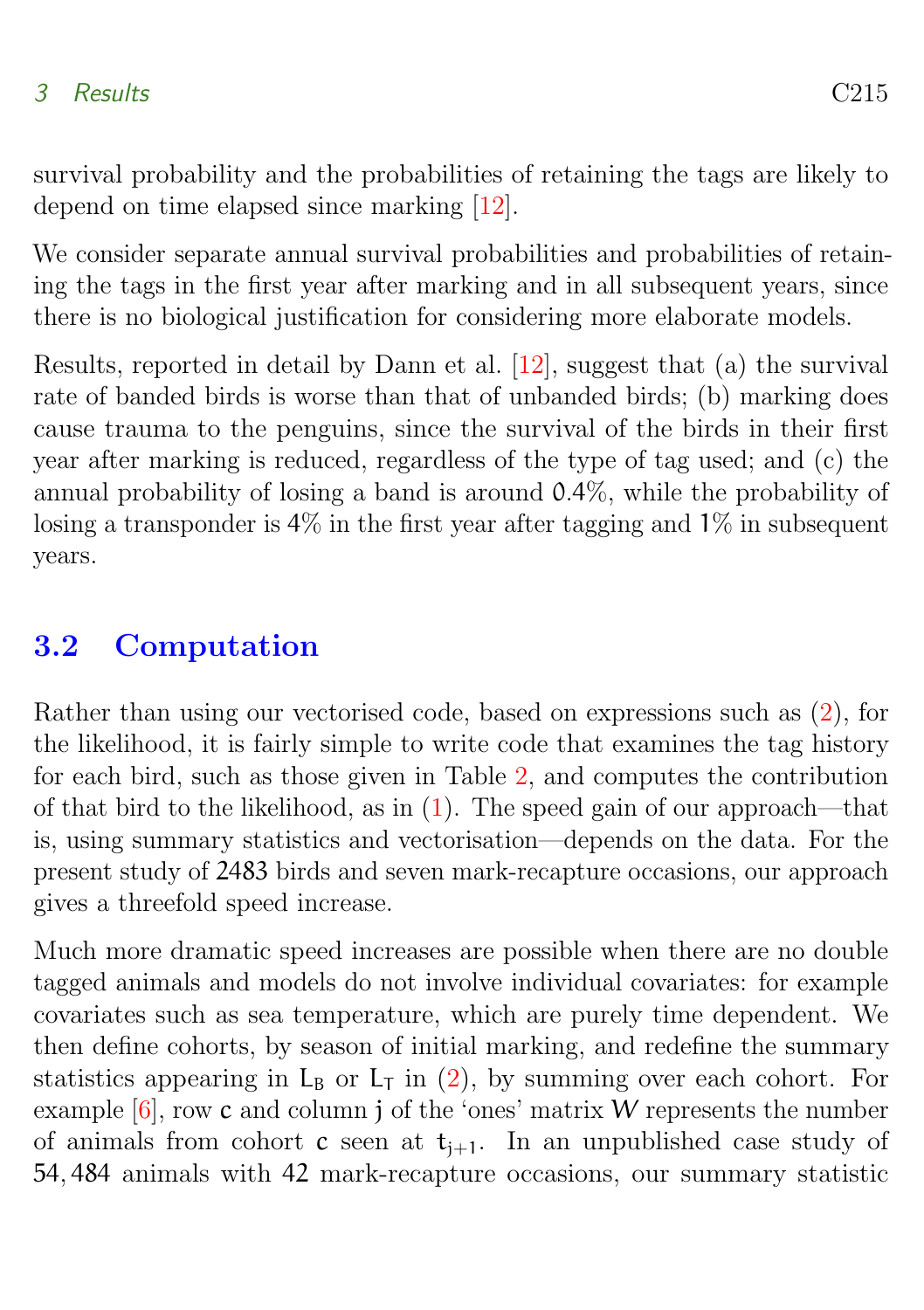<span id="page-10-1"></span>form of the likelihood executes over 100 times faster than the bird-by-bird approach.

# <span id="page-10-0"></span>4 Conclusions

We have shown how to use MATLAB to study the effect of banding on survival incorporating tag loss, using mark-recapture data for any species. We give expressions for the likelihood for single and double tagged animals. These expressions, which use pre-computation of summary statistics to avoid any manipulation of the data within the likelihood code, are in ideal form for vectorisation. This leads to greatly improved execution times in MATLAB. We then used MATLAB to maximize the likelihood and to estimate the model parameters. We omitted details of MATLAB functions which automate the modelling process, with each model specifiable by a few simple lines of code.

We illustrated our methods via a banding effects study for Little Penguins on Phillip Island, Victoria. As reported previously [\[12\]](#page-12-4), banding has a negative effect on the survival of adult Little Penguins, with banded birds having an annual survival probability  $6\%$  lower than their unbanded counterparts. Indeed, the survival probability in the first year after marking is considerably lower than in subsequent years for both banded and unbanded birds, suggesting that marking results in trauma for the bird, regardless of the type of tag used. As expected, transponders are more likely to be lost than bands, and both devices are more likely to be lost in the first year after marking than in subsequent years.

The summary statistic form of the likelihood given in the three equations [\(2\)](#page-7-0) is for mark-recapture studies, when only live animals are recaptured. In markrecapture recovery studies [\[6\]](#page-11-5) there are also recoveries of dead animals, and then [\(2\)](#page-7-0) needs to be extended. Details are not given here, but are available from the home page of the second author [\[5\]](#page-11-7).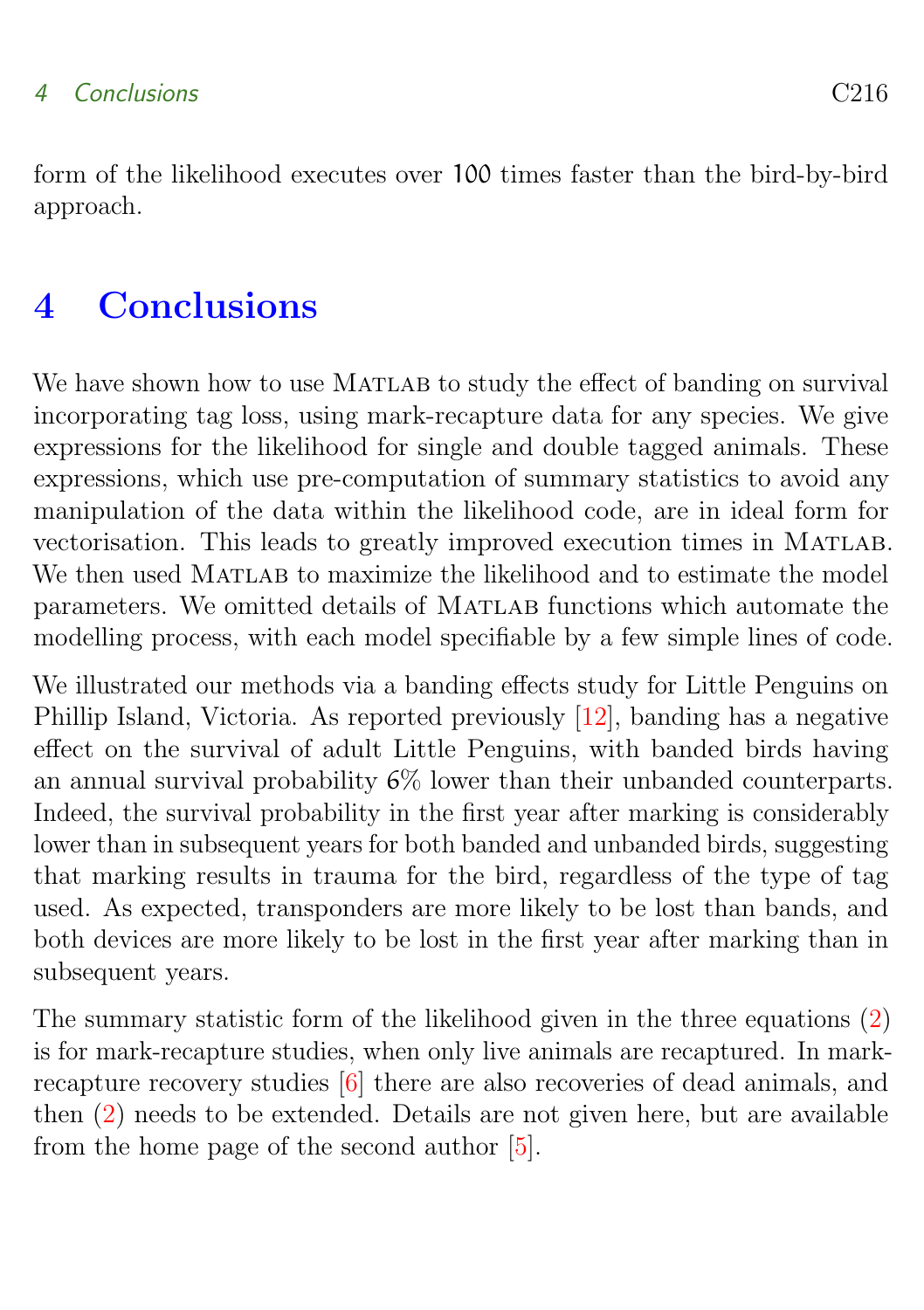Acknowledgements We are indebted to staff of the Phillip Island Nature Park, particularly Ros Jessop and Leanne Renwick, and to members of the Penguin Study Group and the Australian Bird and Bat Banding Scheme for providing the data upon which this study is based.

### <span id="page-11-0"></span>**References**

- <span id="page-11-1"></span>[1] D. G. Ainley, R. E. LeResche, and W. J. L. Sladen. Breeding Biology of the Adelie Penguin. University of California Press, Berkeley, 1983. [C207](#page-1-1)
- <span id="page-11-4"></span>[2] A. N. Arnason and K. H. Mills. Bias and loss of precision due to tag loss in Jolly–Seber estimates for mark-recapture experiments. Canadian Journal of Fisheries and Aquatic Sciences, 38:1077–1095, 1981. [doi:10.1139/f81-148](http://dx.doi.org/10.1139/f81-148) [C207](#page-1-1)
- <span id="page-11-3"></span>[3] R. J. H. Beverton and S. J. Holt. On the dynamics of exploited fish populations. Fishery Investigations Series II, 19:1–533, 1957. [doi:10.2307/1440619](http://dx.doi.org/10.2307/1440619) [C207](#page-1-1)
- <span id="page-11-2"></span>[4] C. J. A. Bradshaw, R. J. Barker, and L. S. Davis. Modeling tag loss in New Zealand fur seal pups. Journal of Agricultural, Biological and Environmental Statistics, 5(4):475–485, 2000. [doi:10.2307/1400661](http://dx.doi.org/10.2307/1400661) [C207](#page-1-1)
- <span id="page-11-7"></span>[5] E. A. Catchpole. Ted Catchpole's Personal Home Page. [http://pems.unsw.adfa.edu.au//staff/profiles/catchpole\\_t](http://pems.unsw.adfa.edu.au//staff/profiles/catchpole_t). [C216](#page-10-1)
- <span id="page-11-5"></span>[6] E. A. Catchpole, S. N. Freeman, B. J. T. Morgan, and M. P. Harris. Integrated recovery/recapture data analysis. Biometrics, 54:33–46, 1998. [doi:10.2307/2533993](http://dx.doi.org/10.2307/2533993) [C213,](#page-7-1) [C215,](#page-9-1) [C216](#page-10-1)
- <span id="page-11-6"></span>[7] E. A. Catchpole, B. J. T. Morgan, and G. Tavecchia. A new method for analysing discrete life-history data with missing covariate values.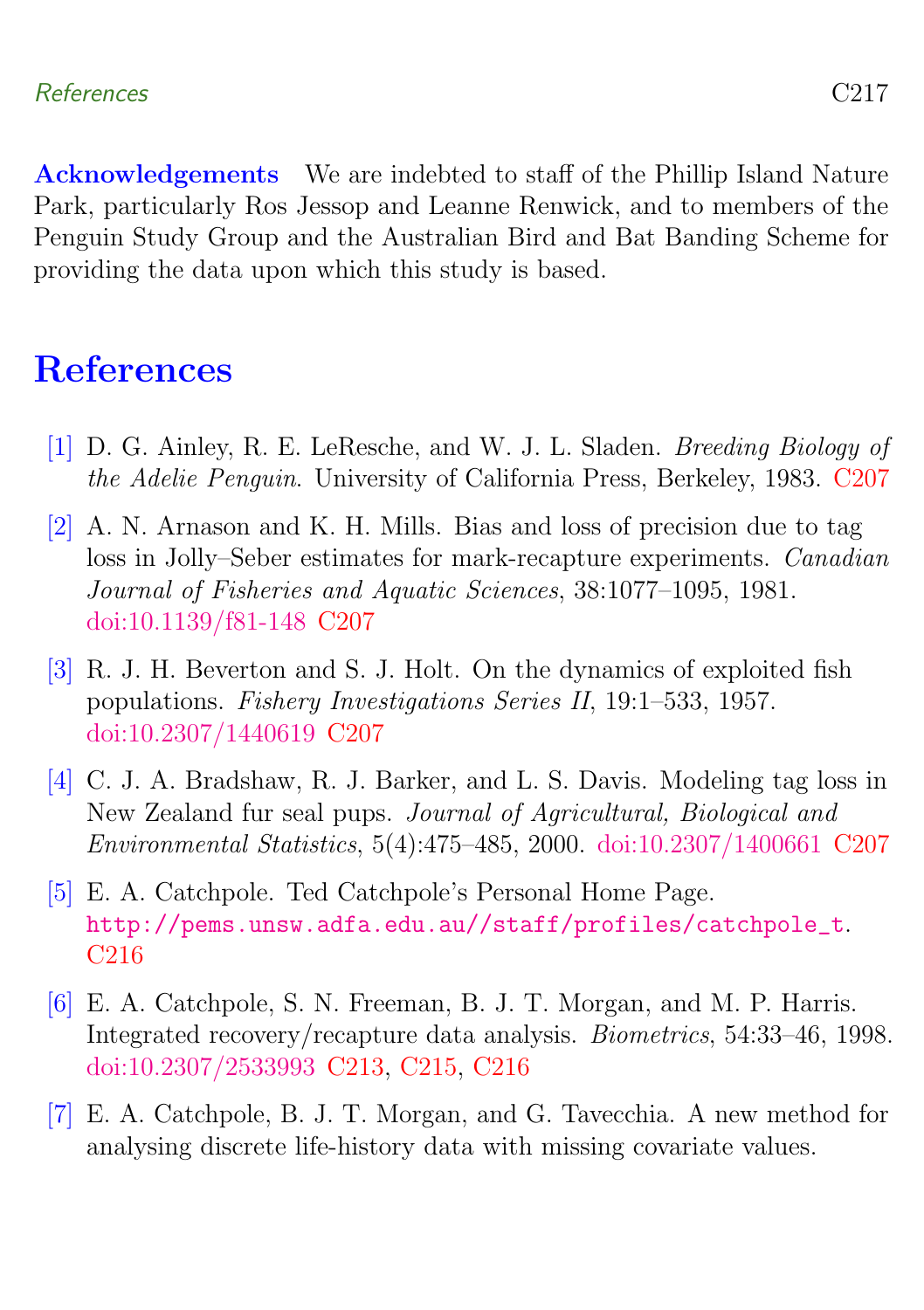Journal of Royal Statistical Society, B, 70(2):445–460, 2008. [doi:10.1111/j.1467-9868.2007.00644.x](http://dx.doi.org/10.1111/j.1467-9868.2007.00644.x) [C214](#page-8-2)

- <span id="page-12-5"></span>[8] P. B. Conn, W. L. Kendall, and M. D. Samuel. A general model for the analysis of mark-resight, mark-recapture, and band-recovery data under tag loss. Biometrics, 60:900–909, 2004. [doi:10.1111/j.0006-341X.2004.00245.x](http://dx.doi.org/10.1111/j.0006-341X.2004.00245.x) [C207](#page-1-1)
- <span id="page-12-2"></span>[9] B. M. Culik, R. P. Wilson, and R. Bannasch. Flipper-bands on penguins: what is the cost of a life-long commitment? Marine Ecology Progress Series, 98:209–214, 1993. [doi:10.3354/meps098209](http://dx.doi.org/10.3354/meps098209) [C207](#page-1-1)
- <span id="page-12-0"></span>[10] P. Dann and J. M. Cullen. Survival, patterns of reproduction and lifetime reproductive output in the Little Blue Penguins (Eudyptula minor) on Phillip Island, Victoria, Australia. In L. S. Davis and J. T. Darby, editors, Penguin Biology, pages 63–84. Academic Press, San Diego, 1990. [C207](#page-1-1)
- <span id="page-12-1"></span>[11] P. Dann, J. M. Cullen, and R. Jessop. Cost of reproduction in Little Penguins. In P. Dann, F. I. Norman, and P. N. Reilly, editors, The Penguins: Ecology and Management, pages 39–55. Surrey Beatty, Sydney, 1995. [C207](#page-1-1)
- <span id="page-12-4"></span>[12] P. Dann, L. A. Sidhu, R. Jessop, L. Renwick, M. Healy, P. Collins, B. Baker, and E. A. Catchpole. The effects of flipper bands on the survival of adult Little Penguins Eudyptula minor. The Auk. In review. [C207,](#page-1-1) [C208,](#page-2-2) [C214,](#page-8-2) [C215,](#page-9-1) [C216](#page-10-1)
- <span id="page-12-6"></span>[13] G. Froget, M. Gauthier-Clerc, Y. Le Maho, and Y. Handrich. Is penguin banding harmless? Polar Biology, 20:409–413, 1998. [doi:10.1007/s003000050322](http://dx.doi.org/10.1007/s003000050322) [C208](#page-2-2)
- <span id="page-12-3"></span>[14] M. Gauthier-Clerc, J.-P. Gendner, C. A. Ribic, W. R. Fraser, E. J. Woehler, S. Descamps, C. Gilly, C. Le Bohec, and Y. Le Maho. Long-term effects of flipper bands on penguins. Proceedings of the Royal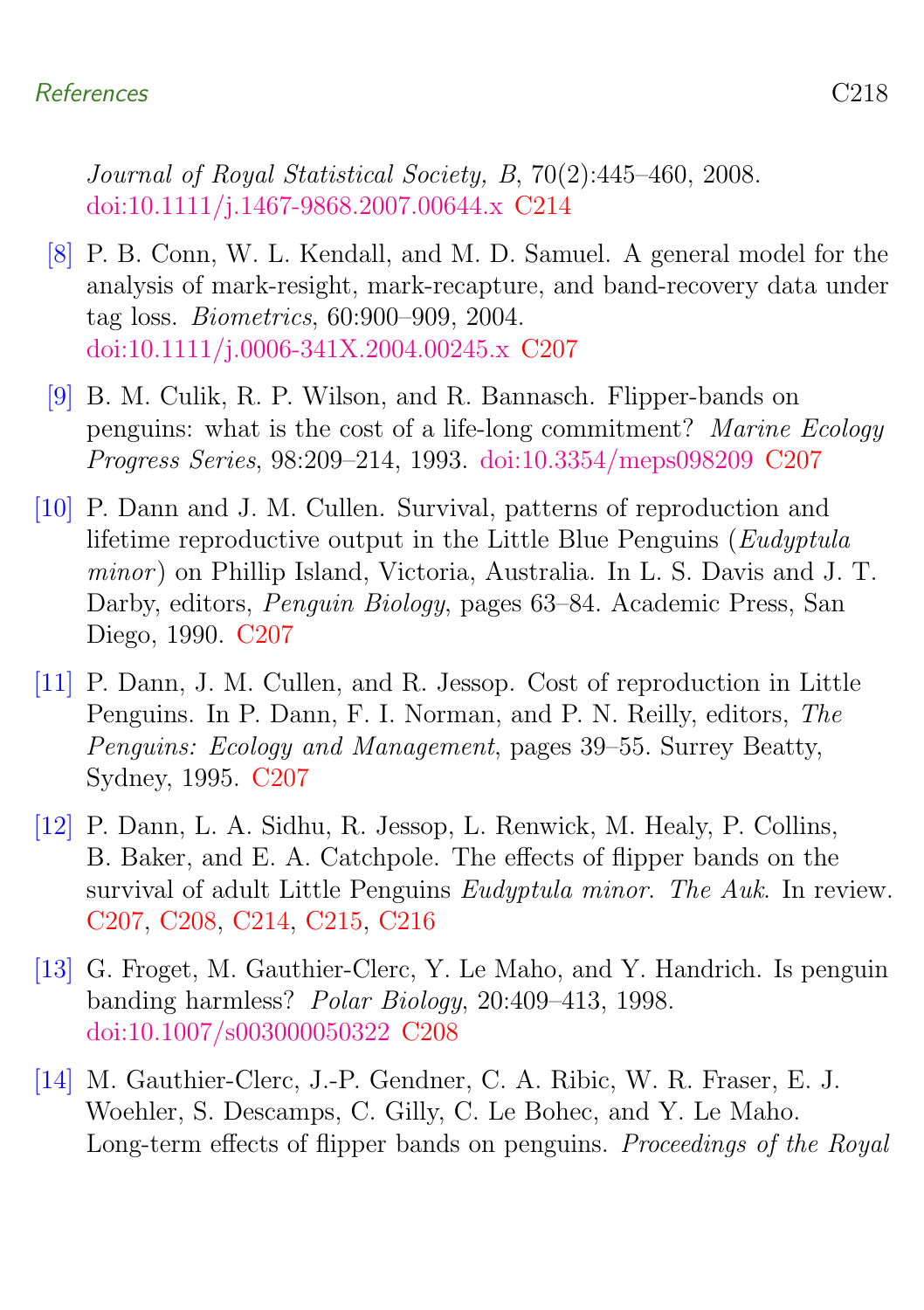Society of London B (Supplement), Biology Letters, 271:423–426, 2004. [doi:10.1098/rsbl.2004.0201](http://dx.doi.org/10.1098/rsbl.2004.0201) [C207](#page-1-1)

- <span id="page-13-4"></span>[15] S. R. Johnson, J. O. Schiek, and G. F. Searing. Neck band loss rates for lesser snow geese. Journal of Wildlife Management, 59:747–752, 1995. [doi:10.2307/3801951](http://dx.doi.org/10.2307/3801951) [C207](#page-1-1)
- <span id="page-13-6"></span>[16] R. King, S. P. Brooks, and T. Coulson. Analyzing complex capture-recapture data in the presence of individual and temporal covariates and model uncertainty. Biometrics, 64:1187–1195, 2008. [doi:10.1111/j.1541-0420.2008.00991.x](http://dx.doi.org/10.1111/j.1541-0420.2008.00991.x) [C214](#page-8-2)
- <span id="page-13-7"></span>[17] J.-D. Lebreton, K. P. Burnham, J. Clobert, and D. R. Anderson. Modeling survival and testing biological hypotheses using marked animals: a unified approach with case studies. Ecological Monographs, 62:67–118, 1992. [doi:10.2307/2937171](http://dx.doi.org/10.2307/2937171) [C214](#page-8-2)
- <span id="page-13-5"></span>[18] S. L. Petersen, G. M. Branch, D. G. Ainley, P. D. Boersma, J. Cooper, and E. J. Woehler. Is flipper banding of penguins a problem? Marine Ornithology, 33:75–79, 2005. [http://marineornithology.org/PDF/33\\_2/33\\_2\\_75-79.pdf](http://marineornithology.org/PDF/33_2/33_2_75-79.pdf) [C208](#page-2-2)
- <span id="page-13-0"></span>[19] P. N. Reilly and J. M. Cullen. The Little Penguin Eudyptula minor in Victoria. I: Mortality of adults. Emu, 79:97–102, 1979. [doi:10.1071/MU9790097](http://dx.doi.org/10.1071/MU9790097) [C207](#page-1-1)
- <span id="page-13-1"></span>[20] P. N. Reilly and J. M. Cullen. The Little Penguin Eudyptula minor in Victoria. II: Breeding. Emu, 81:1–19, 1981. [doi:10.1071/MU9810001](http://dx.doi.org/10.1071/MU9810001) C<sub>207</sub>
- <span id="page-13-2"></span>[21] P. N. Reilly and J. M. Cullen. The Little Penguin Eudyptula minor in Victoria. IV: Moult. Emu, 83:94–98, 1983. [doi:10.1071/MU9830094](http://dx.doi.org/10.1071/MU9830094) [C207](#page-1-1)
- <span id="page-13-3"></span>[22] C. Saraux, C. Le Bohec, J. M. Durant, V. A. Viblanc, M. Gauthier-Clerc, D. Beaune, Y.-H. Park, N. G. Yoccoz, N. C. Stenseth, and Y. Le Maho. Reliability of flipper-banded penguins as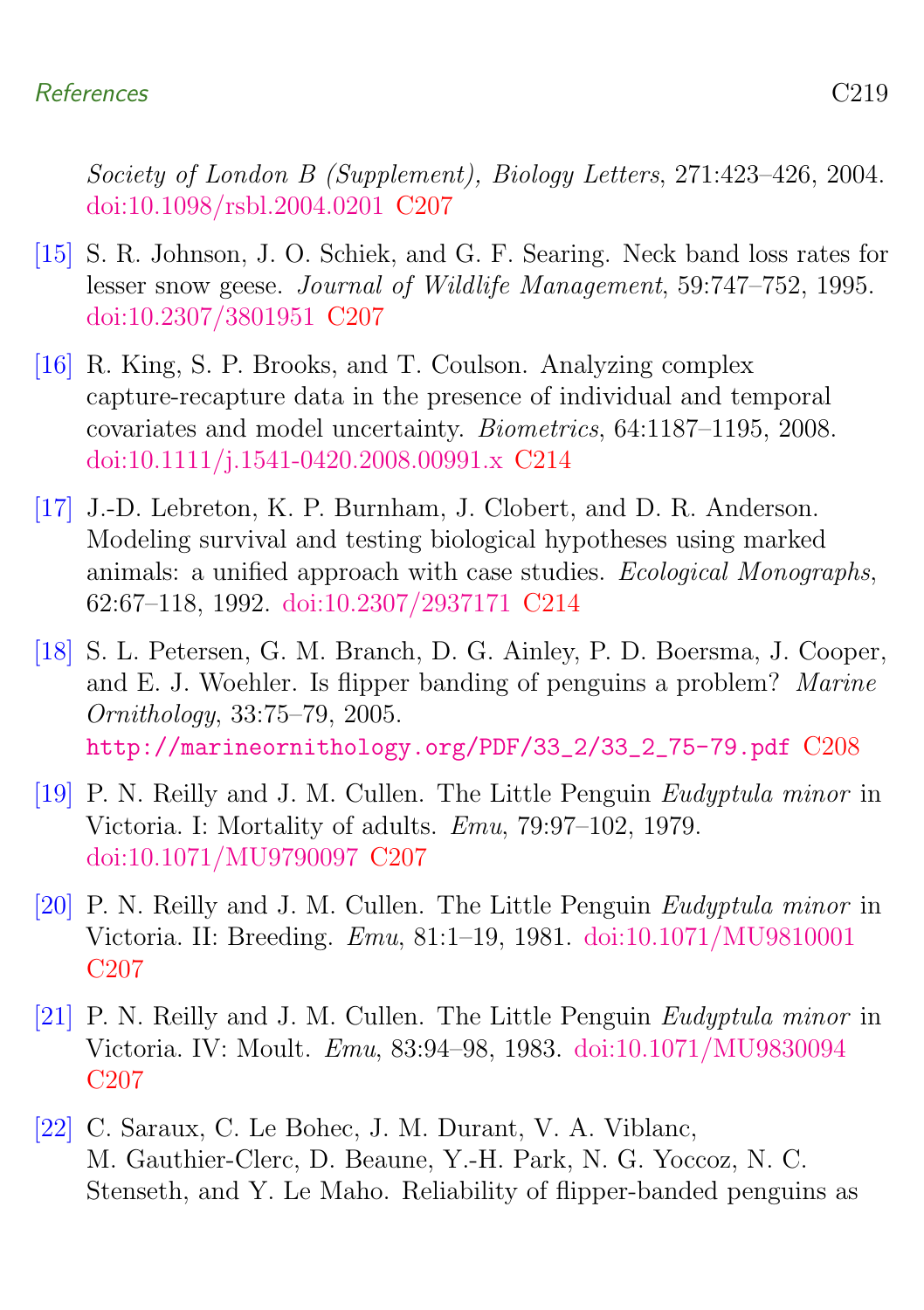indicators of climate change. Nature, 469:203–206, 13 January 2011. [doi:10.1038/nature09630](http://dx.doi.org/10.1038/nature09630) [C207](#page-1-1)

- <span id="page-14-2"></span>[23] G. A. F. Seber. The Estimation of Animal Abundance and Related Parameters. Griffin, London, 2nd edition, 1982. [C207](#page-1-1)
- <span id="page-14-1"></span>[24] L. A. Sidhu, E. A. Catchpole, and P. Dann. Mark-recapture-recovery modeling and age-related survival in Little Penguins Eudyptula minor. The Auk, 124:815–827, 2007. [doi:10.1642/0004-8038\(2007\)124\[815:MMAASI\]2.0.CO;2](http://dx.doi.org/10.1642/0004-8038(2007)124[815:MMAASI]2.0.CO;2) [C207](#page-1-1)
- <span id="page-14-5"></span>[25] W. T. Stobo and J. K. Horne. Tag loss in grey seals (Halichoerus grypus) and potential effects on population estimates. Canadian Journal of Zoology, 72:555–561, 1994. [doi:10.1139/z94-075](http://dx.doi.org/10.1139/z94-075) [C207](#page-1-1)
- <span id="page-14-6"></span>[26] R. J. Treble, R. W. Day, and T. J. Quinn II. Detection and effects on mortality estimates of changes in tag loss. Canadian Journal of Fisheries and Aquatic Sciences, 50:1435–1441, 1993. [doi:10.1139/f93-164](http://dx.doi.org/10.1139/f93-164) [C208](#page-2-2)
- <span id="page-14-4"></span>[27] J. A. Wetherall. Analysis of double-tagging experiments. Fishery Bulletin, 80:687–701, 1982. <http://swfsc.noaa.gov/publications/CR/1982/8247.PDF> [C207](#page-1-1)
- <span id="page-14-3"></span>[28] Y. Xiao. A general model for estimating tag-specific shedding rates and tag interactions from exact or pooled times at liberty for a double tagging experiment. Canadian Journal of Fisheries and Aquatic Sciences, 53:1852–1861, 1996. [doi:10.1139/cjfas-53-8-1852](http://dx.doi.org/10.1139/cjfas-53-8-1852) [C207](#page-1-1)

### Author addresses

<span id="page-14-0"></span>1. L. A. Sidhu, School of Physical, Environmental and Mathematical Sciences, University of New South Wales at the Australian Defence Force Academy, AUSTRALIA. <mailto:L.Sidhu@adfa.edu.au>